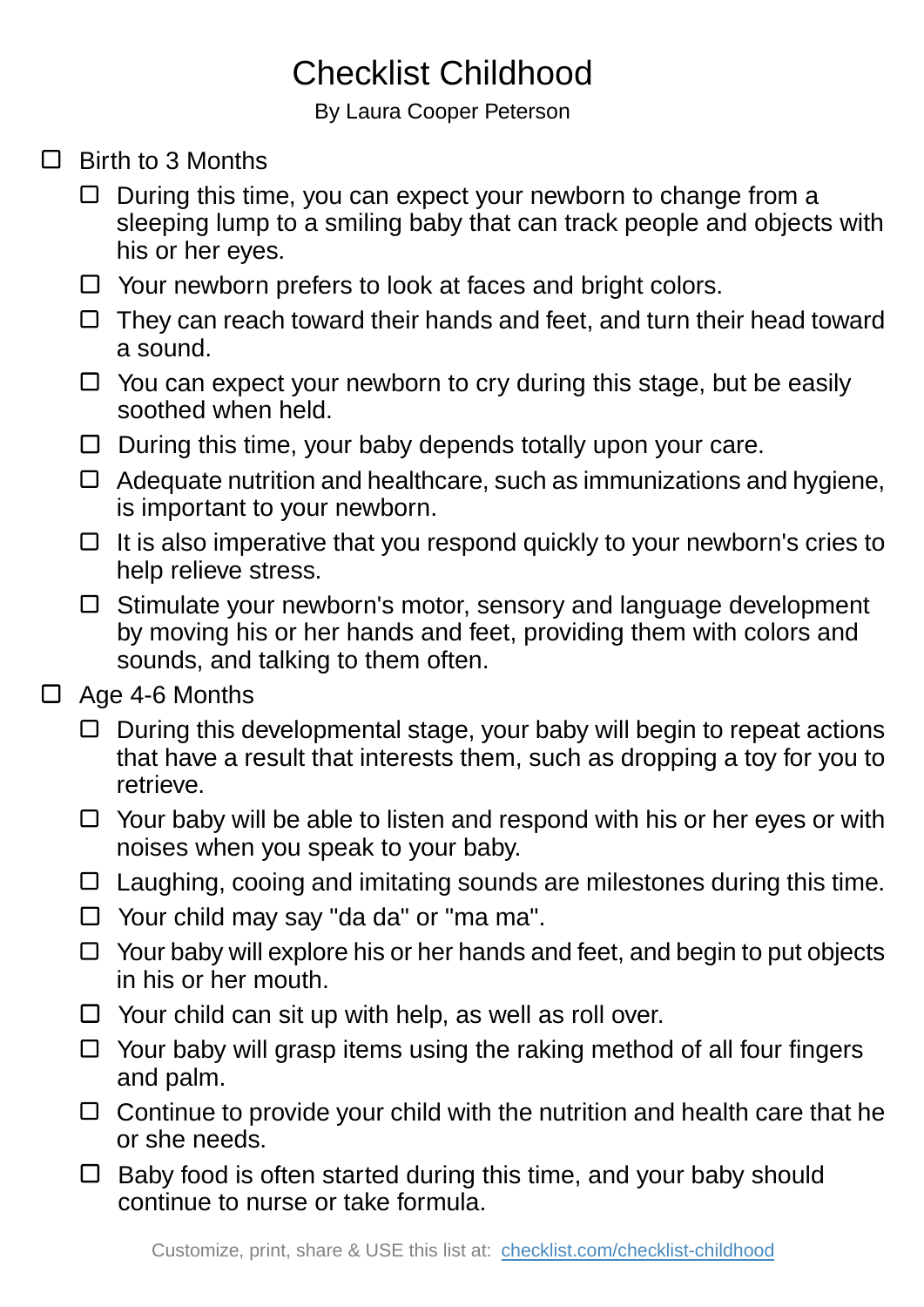- $\Box$  Talk to your baby often to encourage language and social development, and provide your baby with tummy time to strengthen muscles in the neck and those needed for crawling."
- □ Age 7-12 Months
	- $\Box$  Babies during this stage can identify themselves, body parts and voices and people that are familiar to them.
	- $\Box$  They begin to know common words and their own name.
	- □ You may expect your baby to say his or her first meaningful words (not just da da and ma ma sounds).
	- $\Box$  Your baby can sit unattended, as well as crawl, and pull him or herself up to stand.
	- $\Box$  Your baby may also begin to walk during this time.
	- $\Box$  He or she may begin to notice strangers and be shy around anyone unfamiliar.
	- $\Box$  Your baby is becoming independent, crawling and exploring new areas.
	- $\Box$  It is important, then, that you baby-proof your home with outlet covers, baby gates, etc.
	- $\Box$  Continue to stimulate your baby's motor and language development. pointing out names of objects and reading simple books to your baby.
	- $\Box$  Never force your baby to go to someone unfamiliar if your baby is shy or scared.
- □ Age 1-2 Years
	- $\Box$  Your child is continuing to become independent and is walking, climbing stairs and running.
	- $\Box$  He or she may wish to do simple tasks alone, as well as help you with tasks.
	- $\Box$  Toddlers may imitate adult actions (so be careful!), as well as speak and understand more words and ideas.
	- $\Box$  They may begin to know objects, such as toys and clothes, that belong to them.
	- $\Box$  Your toddler will begin to develop friendships, as well as pretend play.
	- $\Box$  Encourage your toddler's social development by providing him or her with opportunities to play with other children.
	- $\Box$  This is a good time to encourage sharing and self-control.
	- $\Box$  Allow your child to develop independence by allowing your child to complete tasks as well as giving him or her choices in food, clothing, etc.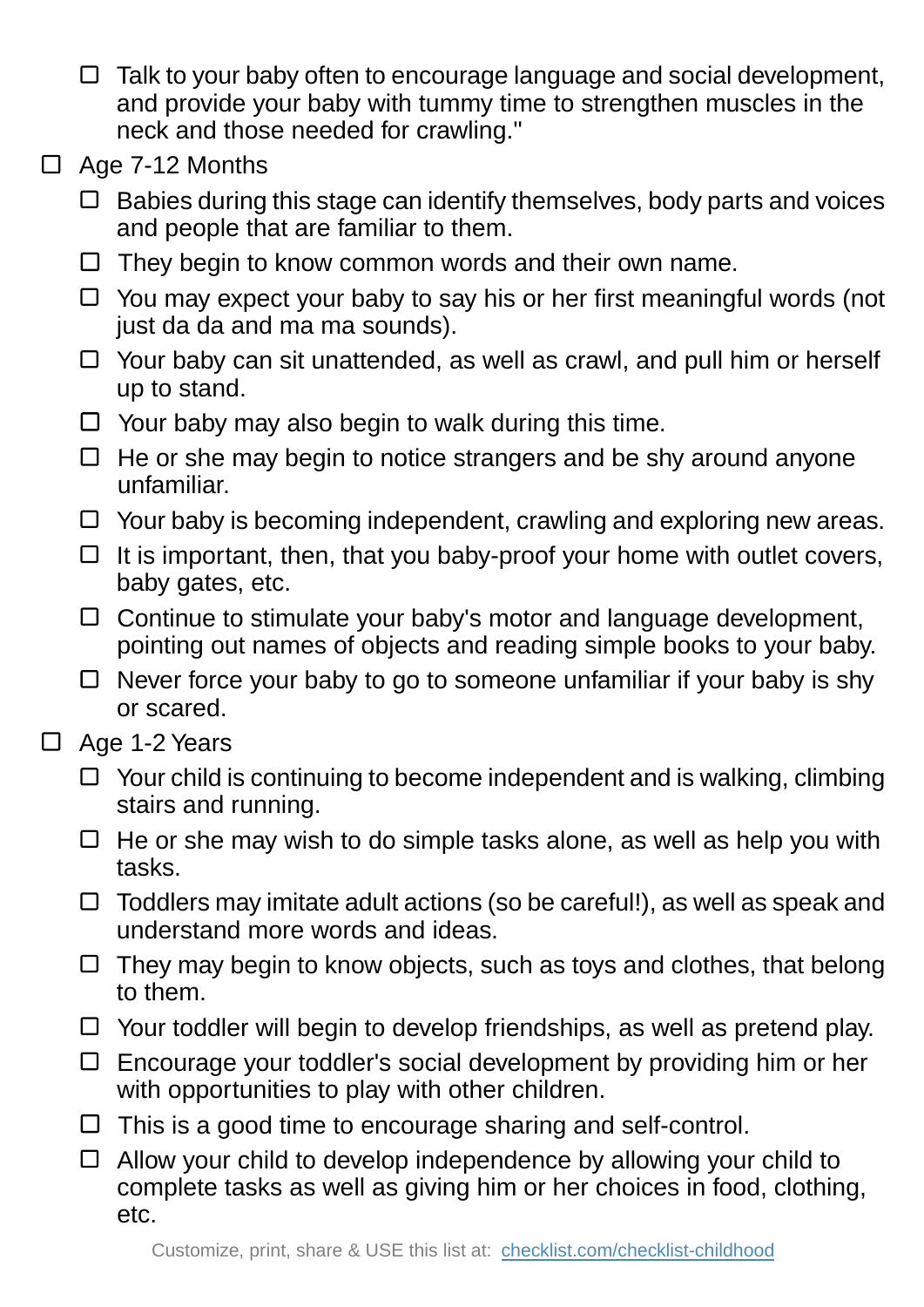- $\Box$  Age 2 3,5 Years
	- $\Box$  It may seem that your child is always on the go during this time.
	- $\Box$  At this age, children enjoy learning and continue to add new words to their vocabulary.
	- $\Box$  Their fine motor skills are developing.
	- $\Box$  They are more independent, but easily frustrated.
	- $\Box$  Continue to provide your child with social opportunities.
	- $\Box$  Focus on choice-making, dramatic play and reading to your child.

## $\Box$ Age 3,5 -5 Years

- $\Box$  Your child's attention span is longer during this time.
- $\Box$  He or she may talk a lot and ask questions ("why?"), or be outgoing physically.
- $\Box$  Your child will enjoy playing with friends and will begin to understand the concept of sharing and taking turns.
- $\Box$  Your child will probably be potty trained during this time, but he or she may still wet the bed.
- $\Box$  Help your child expand language skills by talking with him or her often, as well as reading and singing.
- $\Box$  Allow your child to gain pre-writing and pre-reading skills by telling you a story, drawing pictures and mastering a pencil.
- $\Box$  Encourage cooperation by giving opportunities to help and share.
- □ Age 5-8 Years
	- $\Box$  During this stage of development, your child's world may begin to change.
	- $\Box$  He or she will begin school, so relationships and learning will come to the forefront.
	- $\Box$  Your child will begin to notice the world and the people in it, and become more outgoing.
	- $\Box$  Language will continue to flourish with your child using words to express his or her feelings and help cope with experiences.
	- $\Box$  Your child will become more interested in numbers and letters, as well as reading and writing.
	- $\Box$  Help your child develop reading skills by reading with them, as well as pointing out sounds of letters.
	- $\Box$  Strengthen social skills by giving your child opportunities to practice teamwork, as well as problem solve.